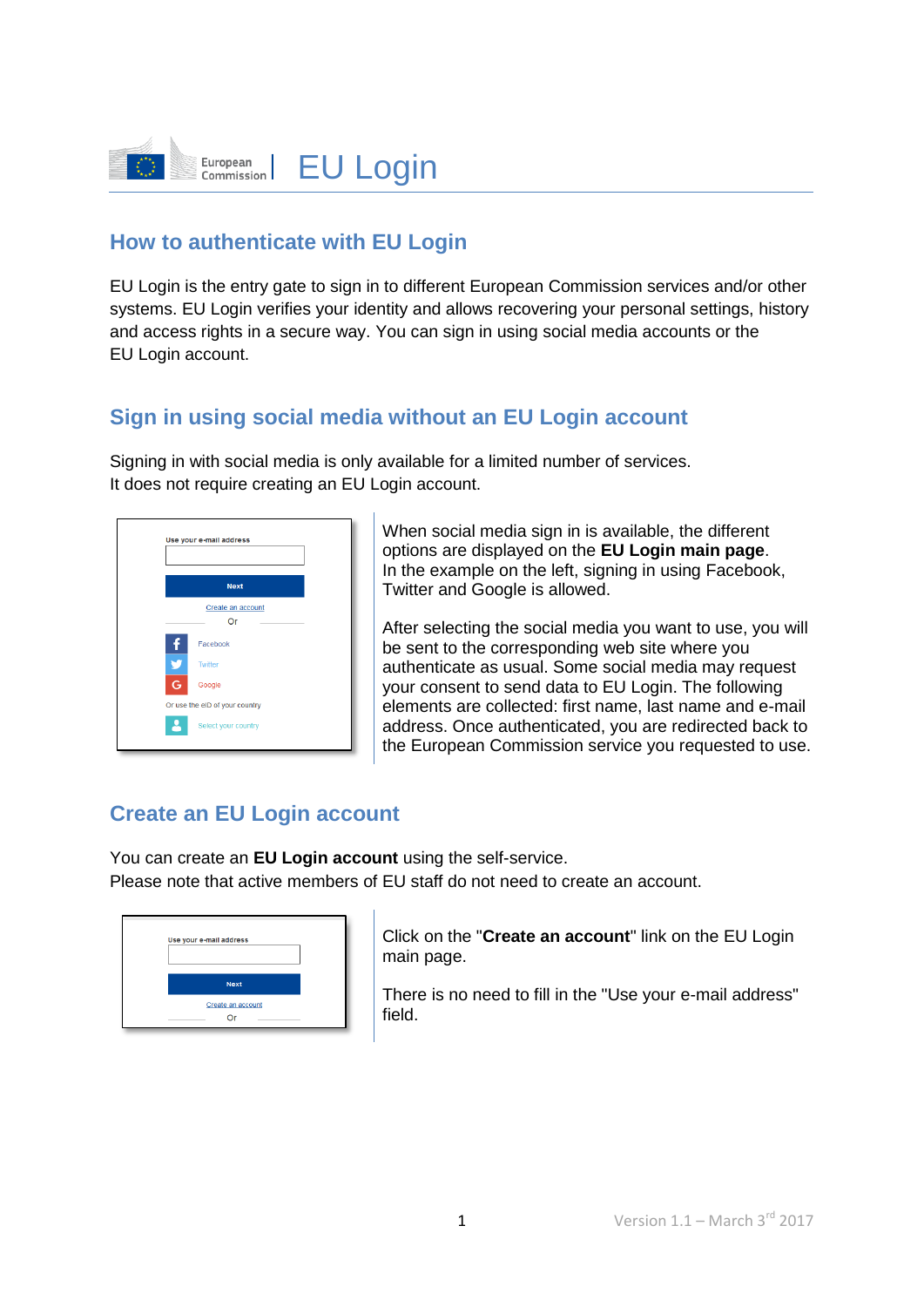| <b>Create an account</b>                                                                            |  |
|-----------------------------------------------------------------------------------------------------|--|
| <b>Help for external users</b><br><b>First name</b>                                                 |  |
| <b>Last name</b>                                                                                    |  |
| E-mail<br>Confirm e-mail                                                                            |  |
| E-mail language                                                                                     |  |
| English (en)<br><b>Enter the code</b>                                                               |  |
|                                                                                                     |  |
|                                                                                                     |  |
| By checking this box, you acknowledge<br>that you have read and understood<br>the privacy statement |  |
| <b>Create an account</b>                                                                            |  |

Fill in the provided form with your personal details:

- **First name** Your first name cannot be empty and can contain letters in any alphabet;
- **Last name** Your last name cannot be empty and can contain letters in any alphabet;
- **E-mail** An e-mail address that you have access to;
- **Confirm e-mail** Type your e-mail address again to make sure it is correct;
- **E-mail language** The language used when EU Login sends you e-mails regardless of the language used in the interface. It guarantees that you are able to understand these e-mails even if they were triggered mistakenly. EU Login only sends you e-mails for validating your identity or for notifying you about security events affecting your account;
- **Enter the code** By entering the letter and numbers in the picture, you demonstrate that you are a human being who is legitimately creating an account. If the code is too difficult to read, click on the button with two arrows to generate a new one;
- Check the **privacy statement** by clicking on the link and tick the box to accept the conditions;
- Click on **"Create an account"** to proceed.

If the form is correctly filled in, an e-mail is sent to the address you provided in order to verify that you have access to it.

After a couple of seconds, you should **receive an e-mail** in your mailbox. If you cannot find the e-mail, check your spam or junk folder.

| Dear                                                                                                                                                                                                                                                                                                                       |
|----------------------------------------------------------------------------------------------------------------------------------------------------------------------------------------------------------------------------------------------------------------------------------------------------------------------------|
| You have been registered in EU Login.                                                                                                                                                                                                                                                                                      |
| Your email address is $\dots a$                                                                                                                                                                                                                                                                                            |
| To create your password, follow the link below:                                                                                                                                                                                                                                                                            |
| this link                                                                                                                                                                                                                                                                                                                  |
| You have a maximum of 5 min, starting from the time that this message was sent, to<br>create your password, but you are encouraged to do so immediately if possible. After<br>this time, you can make another request by following the same link: you will then<br>need to re-enter your usemame and confirm your request. |
| If the above link does not work, you can copy the following address (make sure the<br>complete address is copied!) and paste it into your browser's address bar:<br>https://ecas.ec.europa.eu/cas/init/initialisePasswordLogin.cgi?xxx                                                                                     |
| Instead of replying to this message, if you have a problem, please follow the help or<br>contact information on the site where you were trying to register.                                                                                                                                                                |
| Note that it may take up to 5 minutes after reception of this mail before the above-<br>mentioned site will recognize your registration.                                                                                                                                                                                   |
| Sent to you by EU Login                                                                                                                                                                                                                                                                                                    |

**Click the link** in the e-mail or copy/paste it in the address bar of your browser.

You are invited to **select a password** and to **confirm** it to make sure you did not mistype it.

The E-mail field is prefilled and cannot be changed. It should contain the e-mail address you provided previously.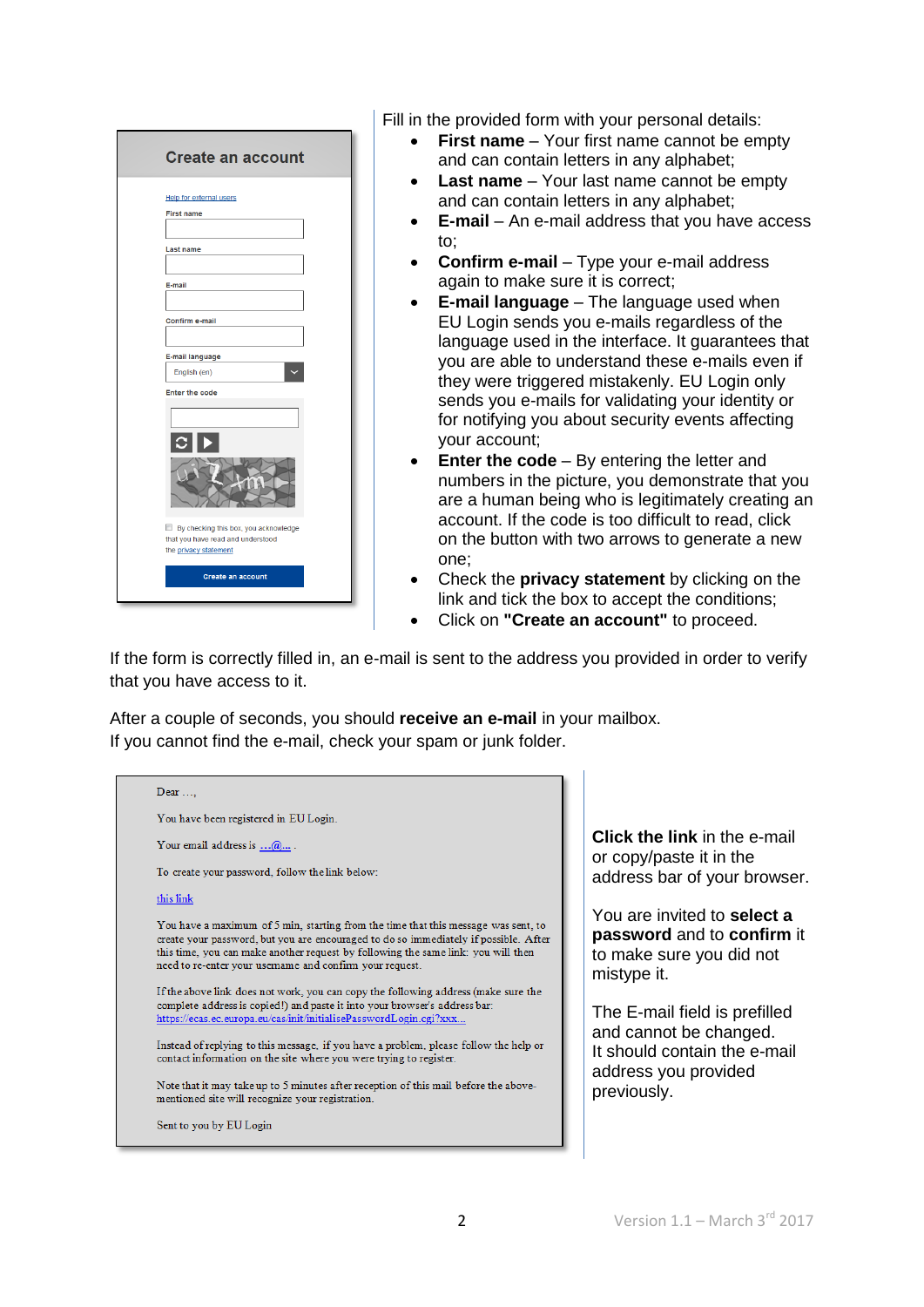|                     | <b>New password</b>                                                                                                                                                                             |
|---------------------|-------------------------------------------------------------------------------------------------------------------------------------------------------------------------------------------------|
|                     | Please choose your new password.                                                                                                                                                                |
|                     | n<br>(External)                                                                                                                                                                                 |
| <b>New password</b> |                                                                                                                                                                                                 |
|                     | Confirm new password                                                                                                                                                                            |
|                     |                                                                                                                                                                                                 |
|                     | <b>Submit</b><br>Passwords cannot include your username and must contain at<br>least 8 characters chosen from at least three of the following four<br>character groups (white space permitted): |
|                     | • Upper Case: A to Z<br>. Lower Case: a to z<br>· Numeric: 0 to 9<br>• Special Characters:!"#\$%&'()*+,-./:;<=>?@[\]^_`{ }~                                                                     |
|                     | Examples: SEN5RbaW GwOzMg9m U(nuCuwh                                                                                                                                                            |

#### **Type the password** you want to use in the "**New password**" field.

It must contain at least 10 characters and a combination of:

- upper case letters,
- lower case letters,
- numbers and
- special characters.

Select a password as long and as complex as you can in order to make your account more secure but keep in mind that you will have to remember it.

**Type your password again** in the "Confirm new password" and click on "**Submit**".

You are now authenticated and can proceed to the service you want to use. Click on "**Proceed**" in order to do so.

## **Sign in with an EU Login account**

Once your EU Login account is created, you can use it to access a multitude of services. While accessing these services, the EU Login screen will display when authentication is needed.

| <b>Sign in to continue</b> |
|----------------------------|
| Use your e-mail address    |
| <b>Next</b>                |
| Create an account<br>∩r    |

**Enter the e-mail address** you provided when creating your EU Login account in the "Use your e-mail address" field and click on "**Next**".

Your e-mail address will automatically be remembered so that you can skip this step next time you use the same browser on the same PC.

#### **Choose your verification method**

EU Login supports a variety of verification methods. Using a password is the simplest one. Other verification methods involve using additional devices which can provide more security. These are mainly used by the staff of EU institutions when working remotely.

Several verification methods require using the ECAS Mobile App. The ECAS Mobile App is an application that you can install on your mobile device from the Google Play Store (Android), the App Store (iOS) or the Windows Store (Windows Phone). You first need to initialise the application. Using the ECAS Mobile App in combination with the password provides additional security.

Please note that some verification methods might not be available while accessing some specific services.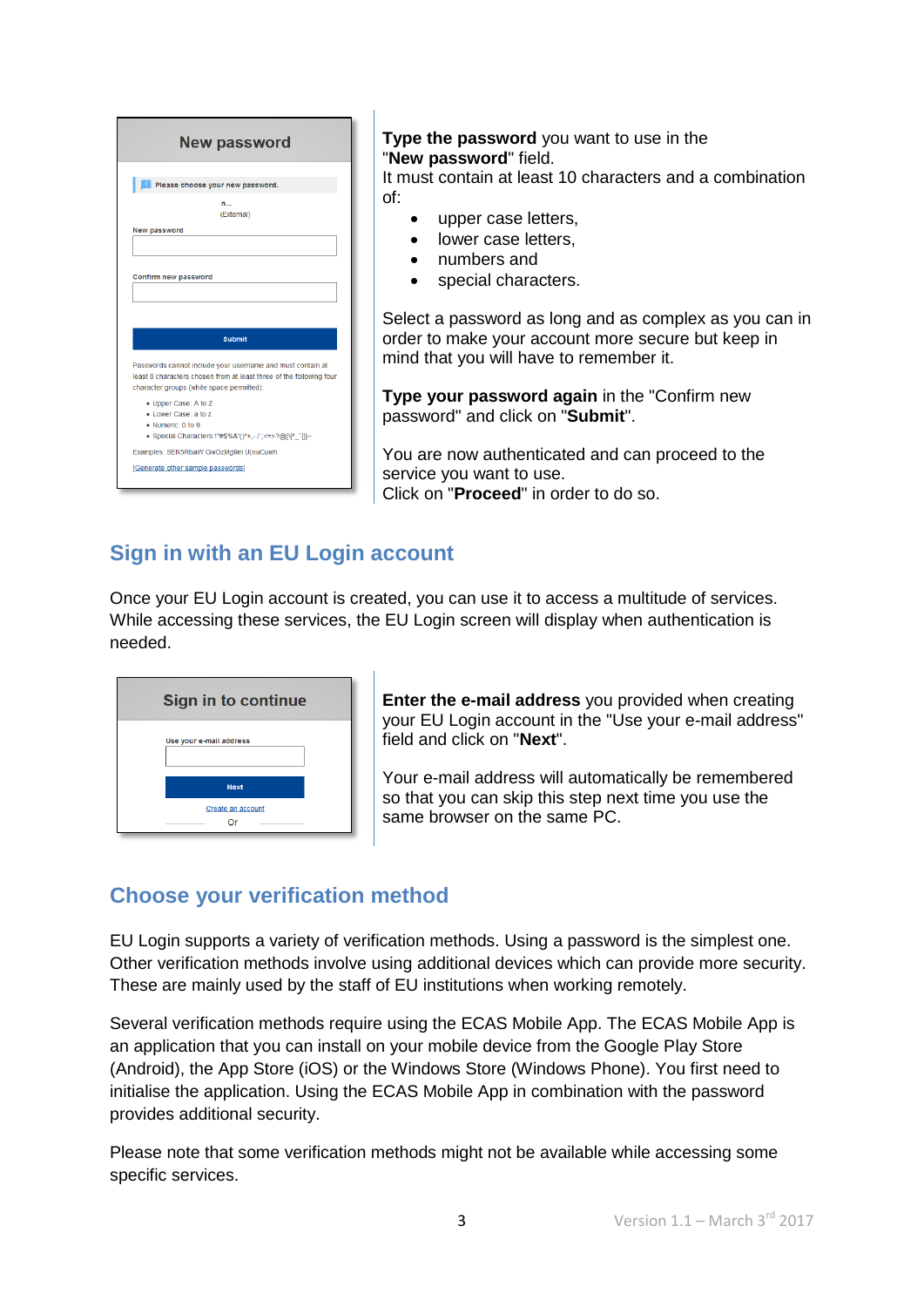

**Password** – You can simply use a password, which will be in most cases considered as sufficient. However, some services may require stronger verification, in which case this option will not be available.

**ECAS Mobile App PIN code** – If the mobile device where your ECAS Mobile App is installed has internet connectivity then you can use the "ECAS Mobile App PIN Code" verification method. You will have to enter a 4 digits PIN code into the ECAS Mobile App in order to connect to EU Login. This is the PIN code that you have chosen while registering your mobile device into EU Login.



**ECAS Mobile App QR code** – If the mobile device where your ECAS Mobile App is installed does not have internet connectivity then you can use the "ECAS Mobile App QR Code" verification method. You will need to scan a QR code using the ECAS Mobile App in order to get a one-time-password which you then introduce while connecting from your PC.



**On mobile authentication** – If you are navigating on the same mobile device as the one where the ECAS Mobile App is installed then you can use the "On Mobile" verification method. You will have to enter a 4 digits PIN code into the ECAS Mobile App that is smoothly triggered in order to connect to EU Login. This is the PIN code that you have chosen while registering your mobile device into EU Login.



**Mobile phone + SMS** – Your mobile phone allows you to connect to EU Login by receiving an SMS, if your number is registered in your EU Login account. In some countries, you might not receive the SMS and should rather use another verification method.

**Token** – A token is a small device that looks like a calculator and generates one-time passwords synchronised with the European Commission's servers.

Tokens can be obtained by European Commission staff only.



**Token CRAM** – The token CRAM (Challenge Response Authentication Method) is a special kind of token that has the capability to sign transactions, like tokens used for e-banking. They can only be obtained by users from specific EC services.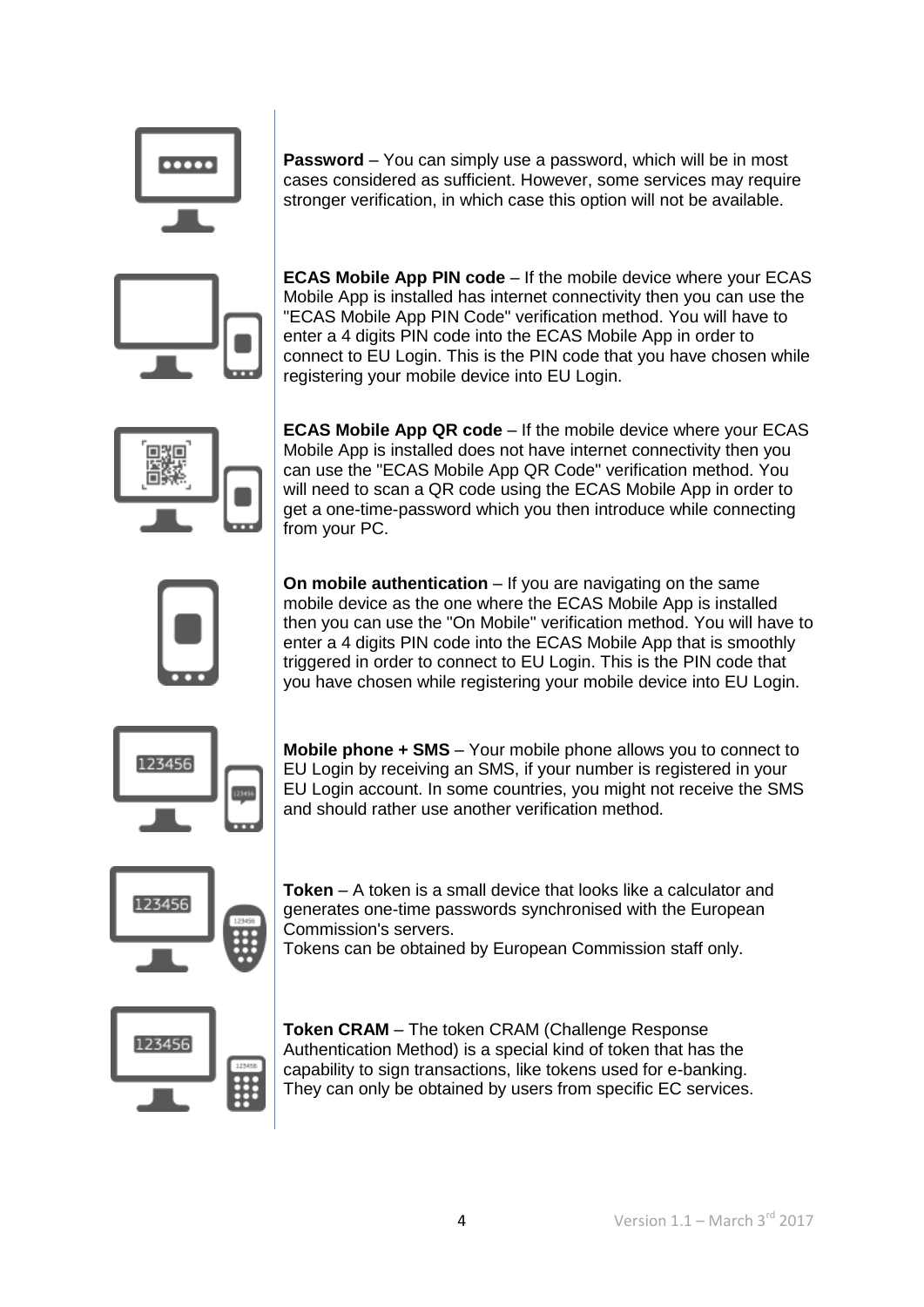### **Sign in with an EU Login account using a password**



**Select "Password"** as the verification method, **enter your password** in the "Password" field and click on "**Sign in**" to proceed to the service you requested to use.

### **Sign in with an EU Login account using the ECAS Mobile App PIN code**



**Select "ECAS Mobile App PIN Code"** as the verification method, **enter your password** in the "Password" field and click on "**Sign in**".

If you have more than one device with an initialised ECAS Mobile App, you are asked to select the one you would like to use.

This left screen does not display if you have only initialised one device.

Click on **the device** using the name you provided.

EU Login sends a **notification** to your mobile device.

Tapping on the notification triggers the launch of the ECAS Mobile App.

The ECAS Mobile App prompts you to enter your PIN code.

**Enter your PIN code** and tap on "**Authenticate**".

This automatically completes the process on your PC that proceeds to the service you requested to use.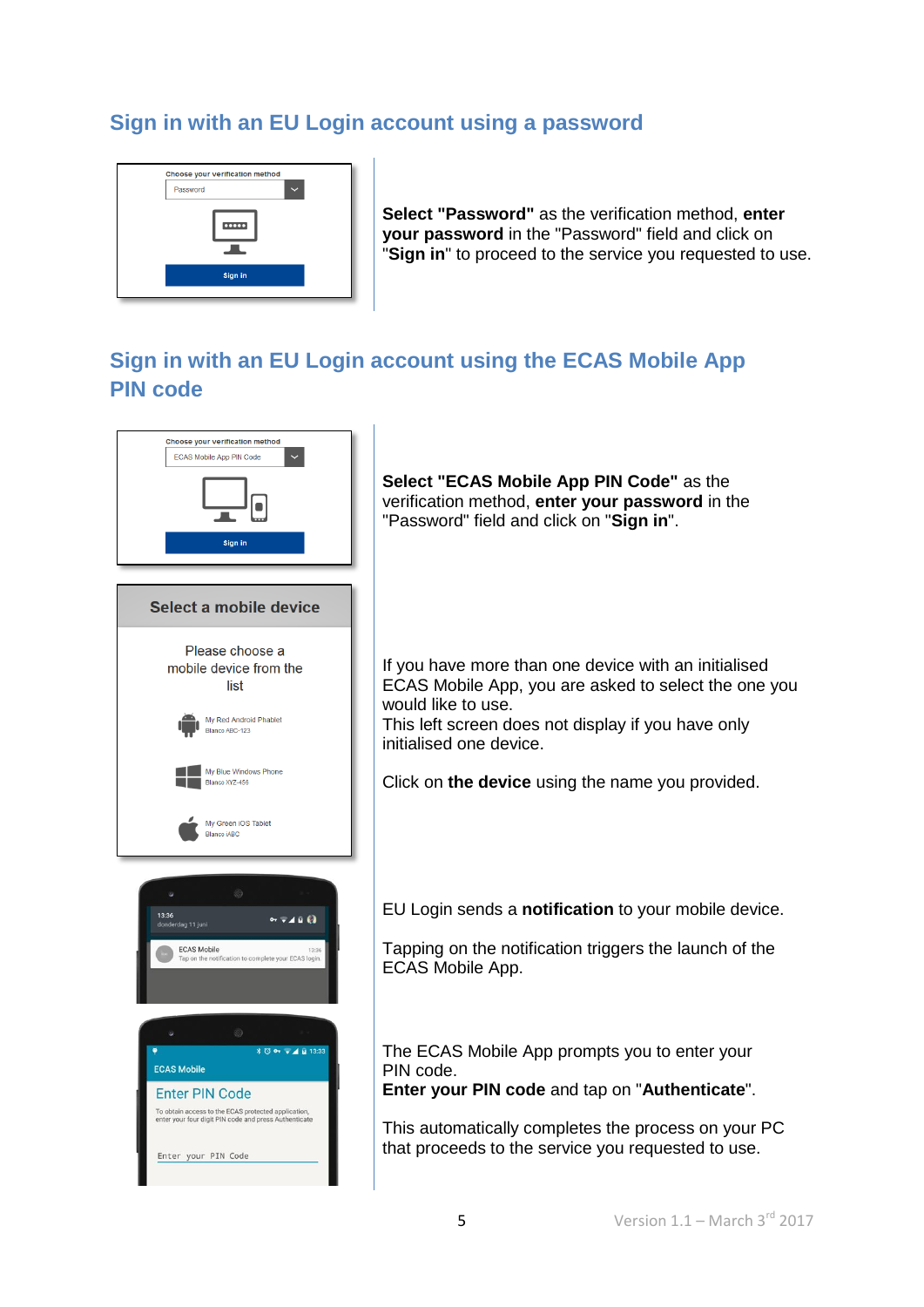# **Sign in with an EU Login account using the ECAS Mobile App QR code**



**Select "ECAS Mobile App QR Code"** as the verification method.

**Enter your password** in the "Password" field and click on "**Sign in**".



**ECAS** 

About

Scan OR Code

Make sure that your camera zooms in on the QR code

ode generated by your app

ECAS Mobile Scan QR Code

Menu

 $$ \circledcirc$  4 0 13:13

 $\overline{\text{O}}$   $\overline{\text{V}}$   $\overline{\text{V}}$   $\overline{\text{V}}$  11:28

A QR code is displayed on screen.

**Start the ECAS Mobile App** on a mobile device where it has been previously initialised.

Tap on "**Scan QR Code**".

The QR code scanner starts on your mobile device.

**Point the camera** of your mobile phone to your PC screen until the QR code is recognised.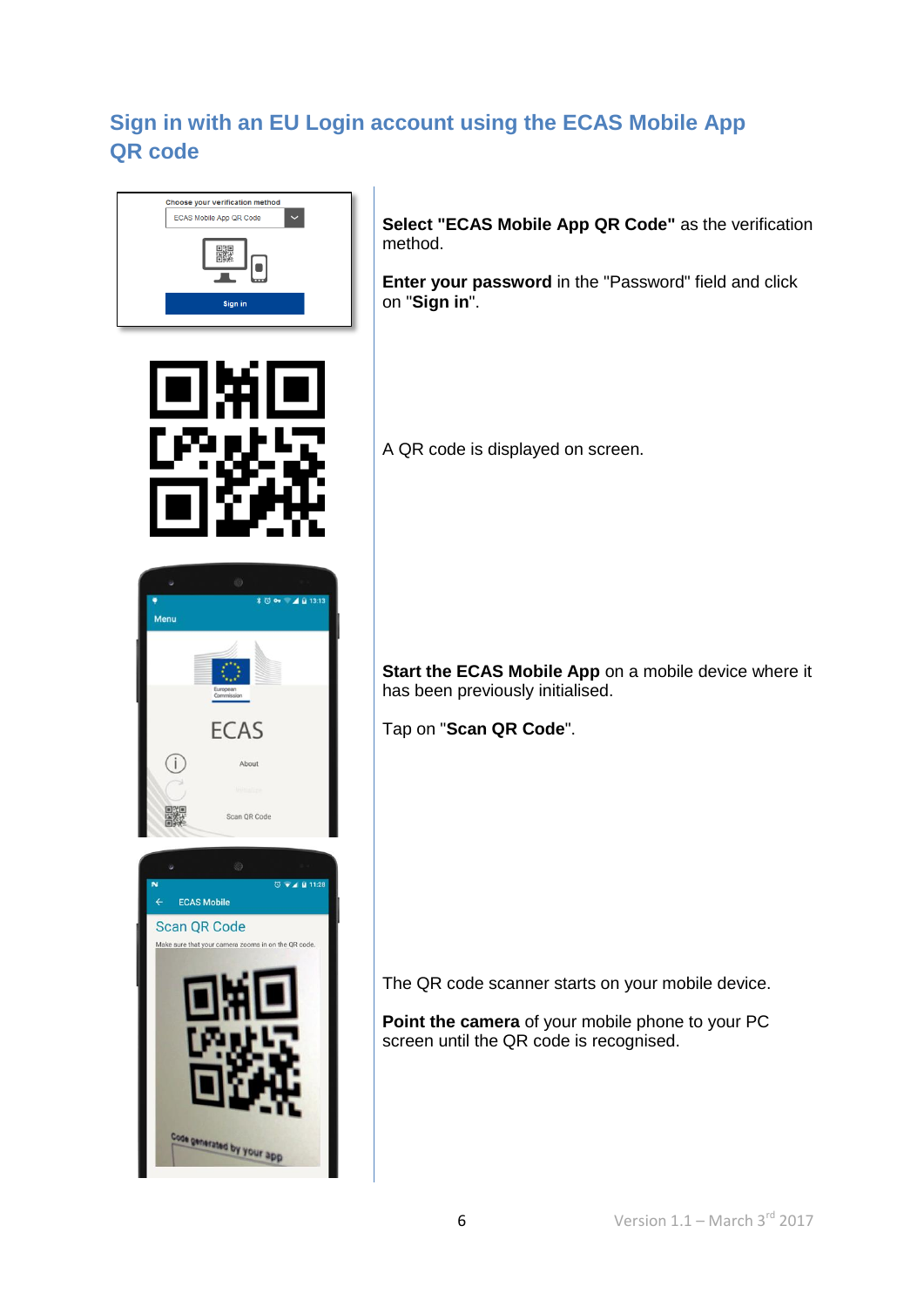| $0 \div 211110:18$<br><b>Sig</b><br><b>ECAS Mobile</b><br>$\leftarrow$                                                                                                        |
|-------------------------------------------------------------------------------------------------------------------------------------------------------------------------------|
| Congratulations!                                                                                                                                                              |
| We've successfully generated a One<br>Time Password (OTP) from the QR code<br>you scanned. To continue your ECAS<br>authentication enter the OTP which you can<br>find below. |
| $\cdots$<br>$\cdots$                                                                                                                                                          |
| This token will be valid for 5 minutes, starting<br>from the time that you visited the QR code<br>page.                                                                       |
| COPY TO CLIPBOARD                                                                                                                                                             |
| QR code authentication.                                                                                                                                                       |
| Please scan the QR code with your ECAS mobile<br>app and type in the generated code below.                                                                                    |
| 直接                                                                                                                                                                            |
|                                                                                                                                                                               |
|                                                                                                                                                                               |
| Code generated by your app                                                                                                                                                    |
| Sign in                                                                                                                                                                       |

The ECAS Mobile App displays a **one-time password**  composed of 8 digits.

**Type the one-time password** in the "code generated by your app" field and click "**Sign in**" to proceed to the service you requested to use.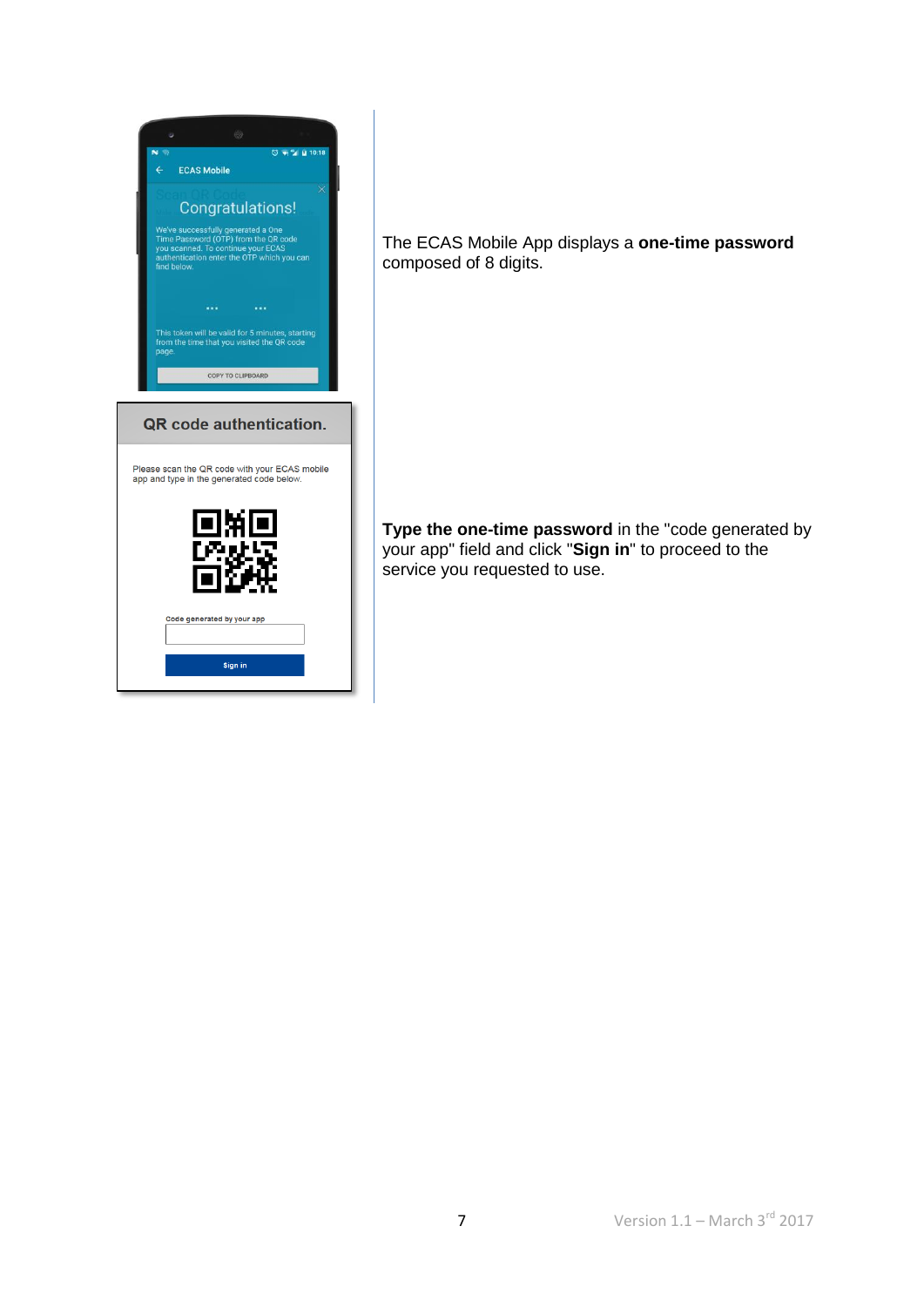## **Sign in with an EU Login account using On Mobile authentication**

The "On Mobile" verification method is only available when browsing on a mobile device and should only be used if an ECAS Mobile App has been previously installed and initialised on that device.

| G)<br><b>∦ ◎ ◎ ◎ ▲ □ 13:16</b><br><b>EU Login</b><br>O<br>One account, many EU services<br>$\ddot{\phantom{1}}$<br>English (en)<br>Sign in to continue<br>Welcome back<br>②<br>(European Commission)<br>Sign in with a different e-mail address?<br>Choose your verification method<br>On Mobile Authentication<br>Sign in<br>$\triangle$<br>$\circ$<br>$\Box$ | Select "On Mobile Authentication" as the verification<br>method and tap on "Sign in".                                                |
|----------------------------------------------------------------------------------------------------------------------------------------------------------------------------------------------------------------------------------------------------------------------------------------------------------------------------------------------------------------|--------------------------------------------------------------------------------------------------------------------------------------|
| 49<br>Ù.<br><b>ECAS Mobile</b><br><b>Enter PIN Code</b><br>To obtain access to the ECAS protected application,<br>enter your four digit PIN code and press Authenticate                                                                                                                                                                                        | The ECAS Mobile App opens automatically and prompts<br>you to enter your PIN code.<br>Enter your PIN code and tap on "Authenticate". |
| Enter your PIN Code                                                                                                                                                                                                                                                                                                                                            | EU Login sends a notification to your mobile device.                                                                                 |
| *<br>۵<br>13:36<br>⊶⊸⊿∎ଭ<br>donderdag 11 juni<br><b>ECAS Mobile</b><br>13:36<br>Tap on the notification to complete your ECAS login.                                                                                                                                                                                                                           | Tapping on the notification sends you back to your<br>browser that proceeds to the service you requested to<br>use.                  |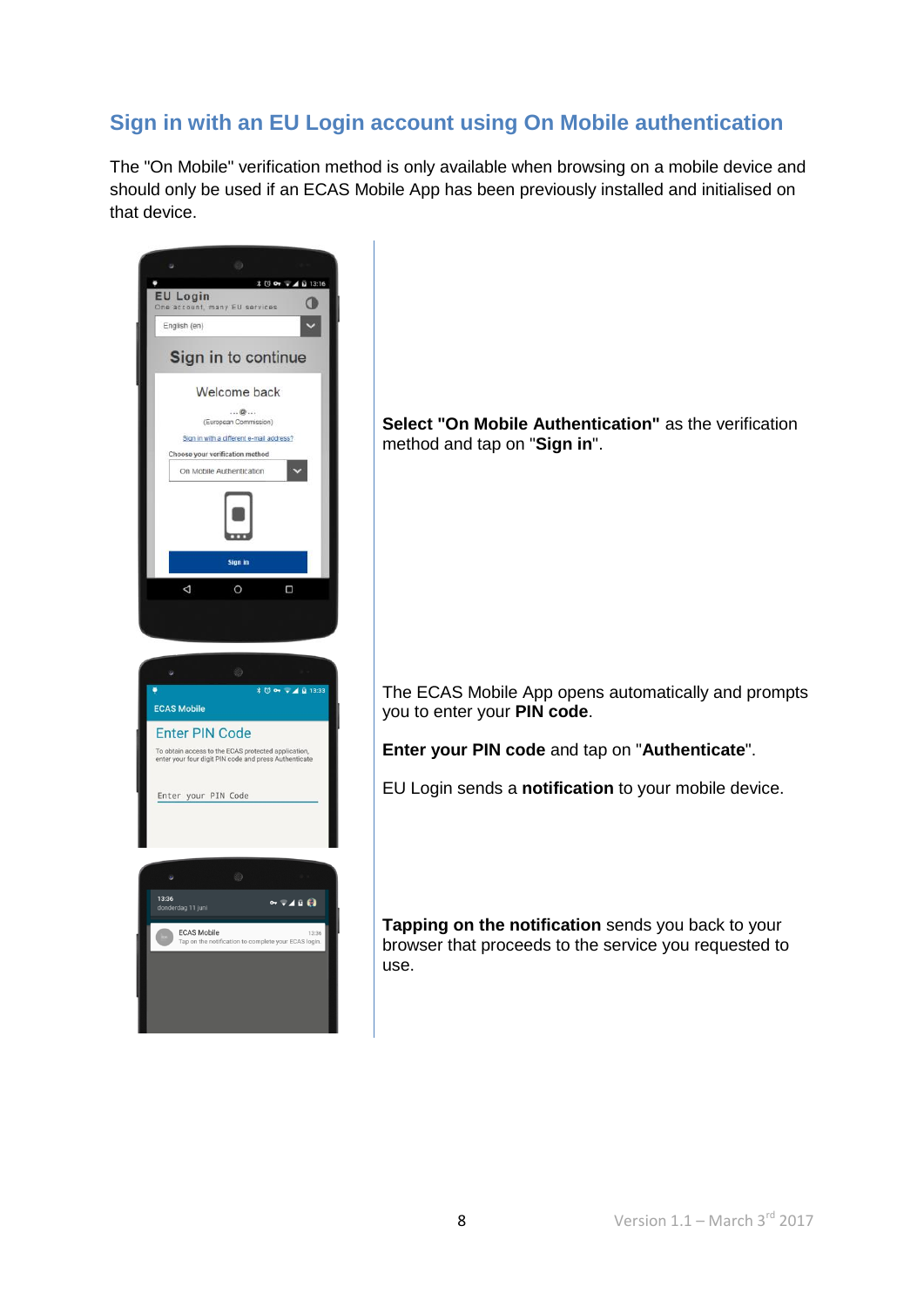## **Sign in with an EU Login account using Mobile Phone + SMS**

| <b>Password</b>                                                                     |
|-------------------------------------------------------------------------------------|
|                                                                                     |
| Lost your password?                                                                 |
| Choose your verification method                                                     |
| Mobile Phone + SMS                                                                  |
|                                                                                     |
| 123456                                                                              |
| <b>Mobile phone</b>                                                                 |
|                                                                                     |
| International format including country code,                                        |
| e.g. for Belgium: +32 123 45 67 89                                                  |
|                                                                                     |
| Sign in                                                                             |
|                                                                                     |
|                                                                                     |
|                                                                                     |
| Authentication by SMS text<br>challenge                                             |
|                                                                                     |
| Enter the challenge sent to your mobile<br>phone by SMS text message. It might take |
| several minutes for the message to reach                                            |
| your mobile phone.                                                                  |
| <b>Mobile phone number</b>                                                          |
| +321234567890                                                                       |
|                                                                                     |
| <b>SMS text challenge</b>                                                           |
|                                                                                     |
|                                                                                     |
| Sign in                                                                             |
|                                                                                     |

**Select "Mobile Phone + SMS"** as the verification method.

**Enter your password** in the "Password" field and enter a previously registered mobile phone number in the "Mobile phone" field, starting with a plus sign and with the country code. Do not include dots, parenthesis or hyphens.

When clicking "**Sign in**", an SMS is sent to your mobile device. The SMS contains a challenge code made of nine characters separated with hyphens (minus sign).

**Type the challenge** you received in the "SMS text challenge" fields and click on "**Sign in**" to proceed to the service you requested to use.

#### **Sign in with an EU Login account using a token**

| Password                        |
|---------------------------------|
| Lost your password?             |
| Choose your verification method |
| <b>Token</b>                    |
| 123456<br>12949                 |
| <b>Token serial number</b>      |
|                                 |
| Token challenge code            |
|                                 |
| Sign in                         |
|                                 |

**Select "Token"** as the verification method. Enter your password in the "**Password**" field.

Take your token and look at the barcode at the back of it. **Type all digits** written on top of it in the "Token serial number" field without the hyphens. Please note that you can alternatively use the legacy format starting with a "T".

**Switch your token on and enter its 5-digit PIN code**. The token displays a sequence of eight digits.

**Type it in the "Token challenge code"** field and click on "**Sign in**" to proceed to the service you requested to use.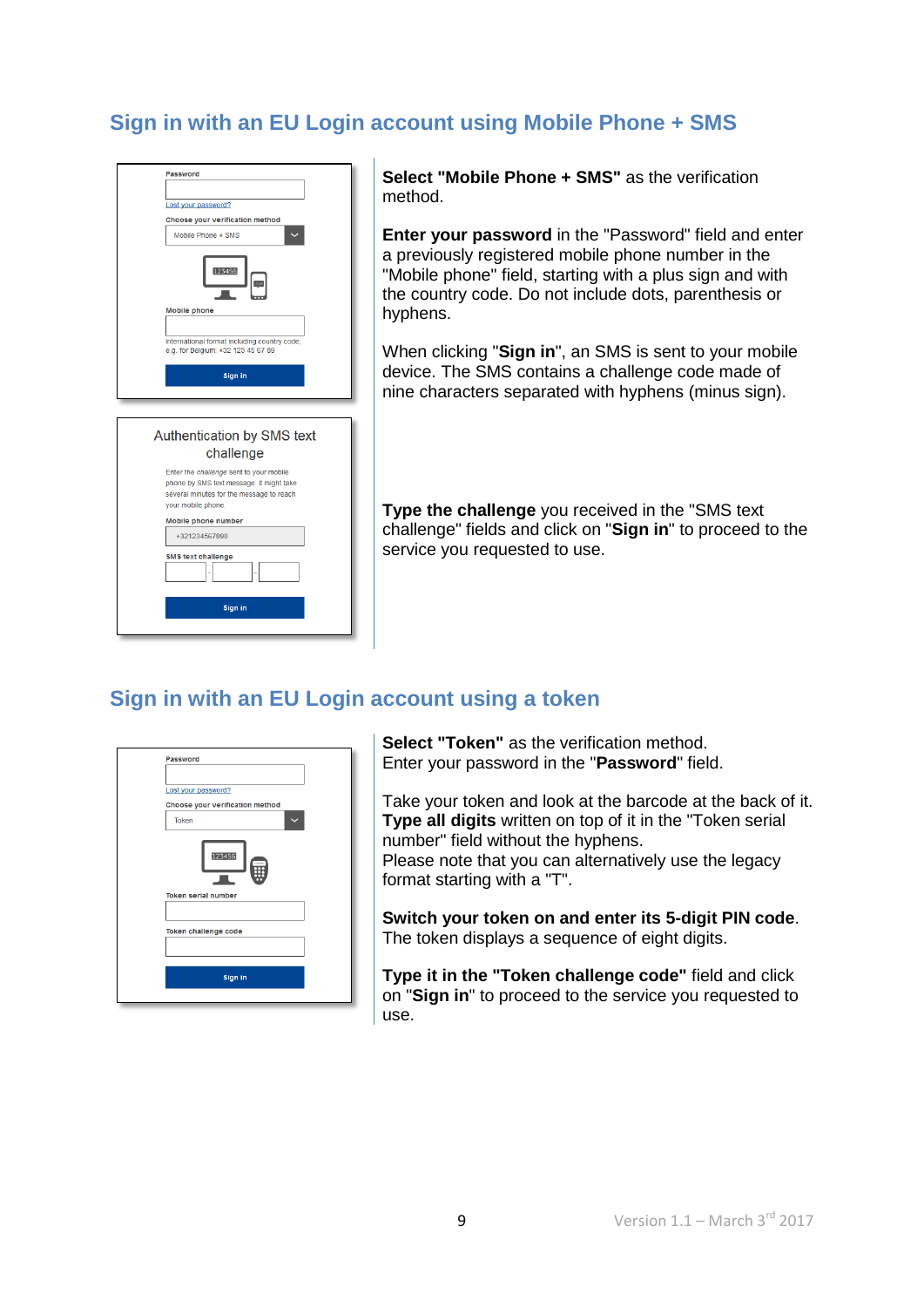## **Sign in with an EU Login account using a token CRAM**

| Password                                                     |  |
|--------------------------------------------------------------|--|
|                                                              |  |
| Lost your password?                                          |  |
| Choose your verification method                              |  |
| <b>Token CRAM</b>                                            |  |
| 123456                                                       |  |
| DigiPass serial number                                       |  |
|                                                              |  |
| 10-digit serial number at the back of the<br><b>DigiPass</b> |  |
| Sign in                                                      |  |
|                                                              |  |
|                                                              |  |
|                                                              |  |
| <b>Username or e-mail address</b>                            |  |
| user@email.eu                                                |  |
| DigiPass serial number                                       |  |
| 12345678                                                     |  |
|                                                              |  |
| 1. Turn on your DigiPass.                                    |  |
| 2. Enter your PIN. Press OK                                  |  |
| 3. Press in until you see the "Login"                        |  |
| option. Press OK                                             |  |
| The DigiPass displays "Challenge?".                          |  |
| 4. Enter<br>2563-7462-9144                                   |  |
| Press <sub>OK</sub>                                          |  |
| 5. Enter the DigiPass response below.                        |  |
|                                                              |  |
| <b>DigiPass response</b>                                     |  |
|                                                              |  |
| Sign in                                                      |  |
|                                                              |  |
|                                                              |  |

**Select "Token CRAM"** as the verification method. Enter your password in the "**Password**" field.

Take your token and look at the barcode at the back of it. **Type all digits** written below it in the "DigiPass serial number" field without the hyphens.

Click on "**Sign in**".

Follow carefully the instructions on the screen **and enter the DigiPass response** in the "DigiPass response" fields.

Click on "**Sign in**" to proceed to the service you requested to use.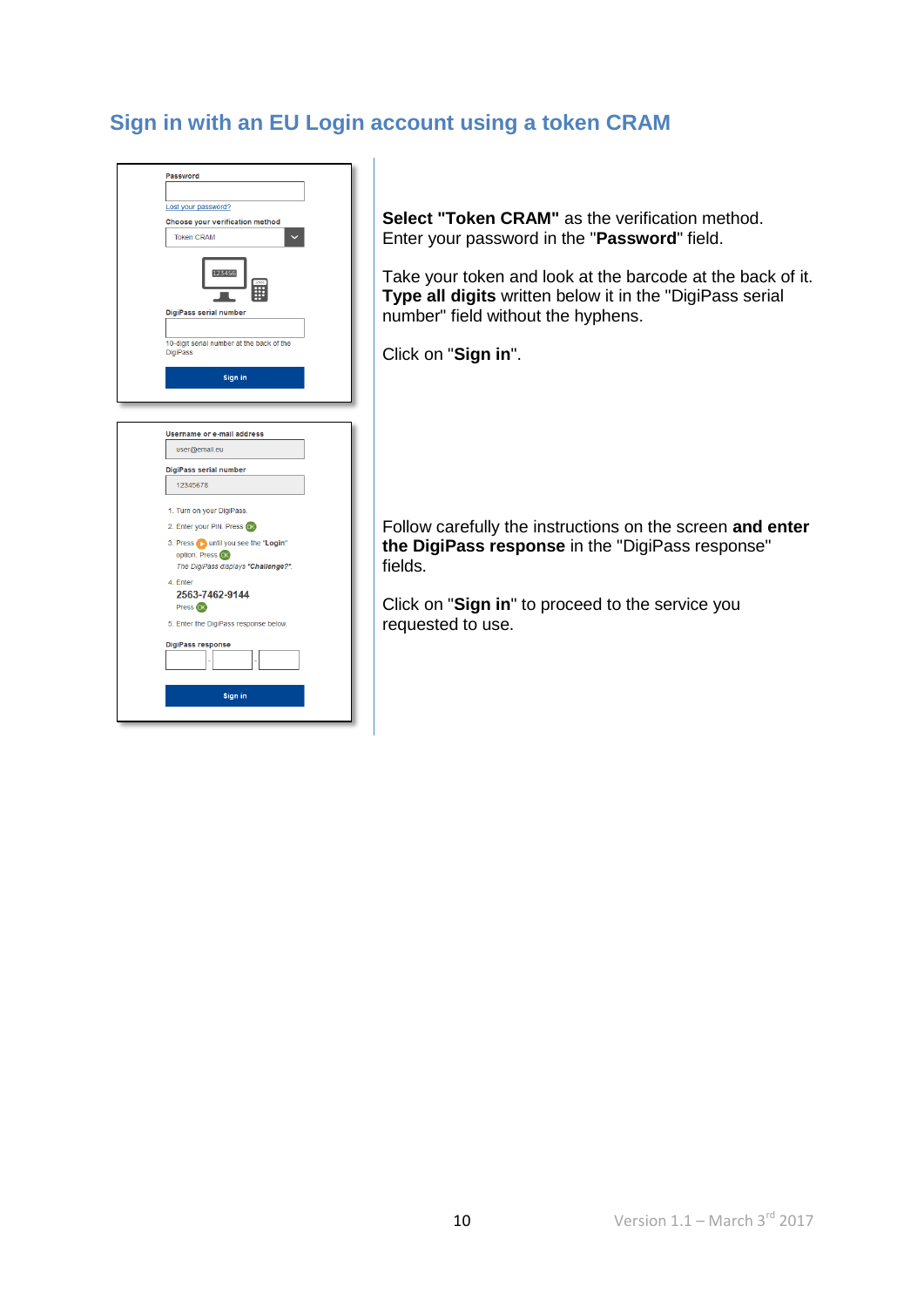## **Install and initialise the ECAS Mobile App**

The ECAS Mobile App can be used when accessing a service that requires increased security. The ECAS Mobile App is free and can be obtained from the Google Play Store (Android), the App Store (iOS) or the Windows Store (Windows Phone). After installing it, you need to initialise it. In order to do so, you need a PC in addition to your mobile device.



After installing the ECAS Mobile App, open it and **tap on the "Initialize"** option.

Follow the instructions on the screen: open a browser on your PC and **go to the following URL**: <https://ecas.ec.europa.eu/cas/mobile>

#### You are requested to authenticate.

If you already installed and initialised the ECAS Mobile App on another device or if you registered your mobile phone number for receiving SMS, you are requested to authenticate using them.

Click on "**Add a mobile device**" in the browser on your PC.

In the "Your device name" field, **provide a name** that will allow you to remember to which device it refers to. You can pick any name that suits you, such as "My Android tablet", "My iPhone" or "My blue Windows phone".

**Select a PIN code** composed of 4 digits and **enter it in the "Your 4 digit PIN code" and in the "Confirm your PIN code" fields** to make sure you did not mistype it. You will be prompted to provide the PIN code when authenticating so make sure you select one that you can easily remember. However, avoid PIN codes that can be easily guessed, such as your birth year or birth day and month.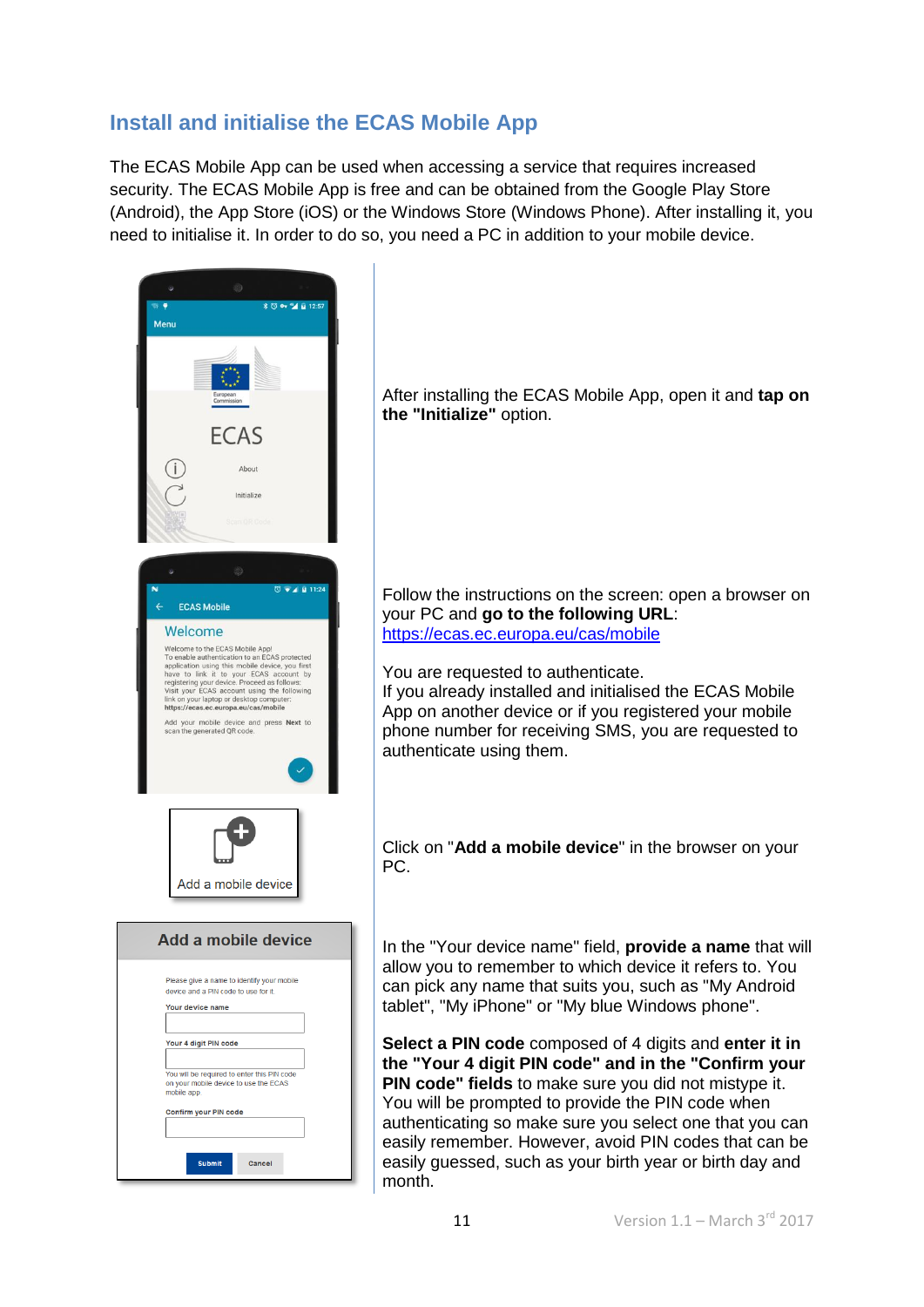

Once you are done, click "**Submit**" and **tap the checkmark** on your mobile device.

The QR code scanner starts on your mobile device and a QR code is displayed on the screen of your PC.

**Point the camera** of your mobile phone to your PC screen until the QR code is recognised.

**Enter the PIN code** you have just chosen on your mobile device and tap "**Authenticate**".

EU Login sends a **notification** to your mobile device.

**Tapping 'Confirm" on the notification** completes the process. Your ECAS Mobile app is successfully initialised and can be used for authenticating.

Tap on "**Continue**" to go back to the welcome screen.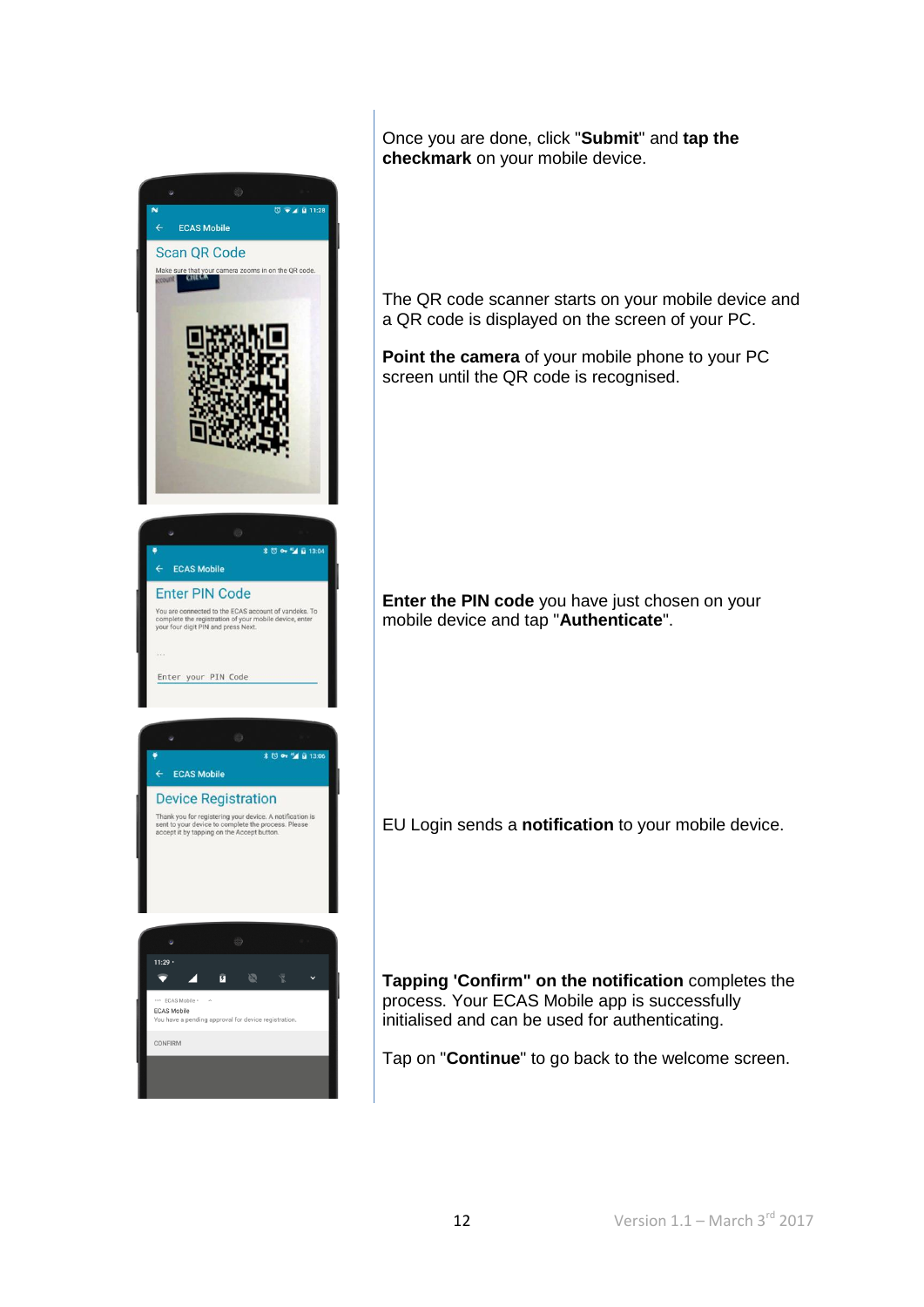# **Register a mobile phone number for receiving verification SMS**

Your mobile phone number needs to be registered in your EU Login account in order to receive SMSs to authenticate. Please note that active members of EU staff have to follow a different process for registering their mobile phone number.

Unfortunately, since SMS requires agreements between operators to interconnect mobile networks, it might not be fully reliable. Therefore it is advised to use solutions based on the ECAS Mobile App instead if you have a smartphone.

In order to register your mobile phone number, open a browser and **go to the following URL:** <https://ecas.ec.europa.eu/cas>

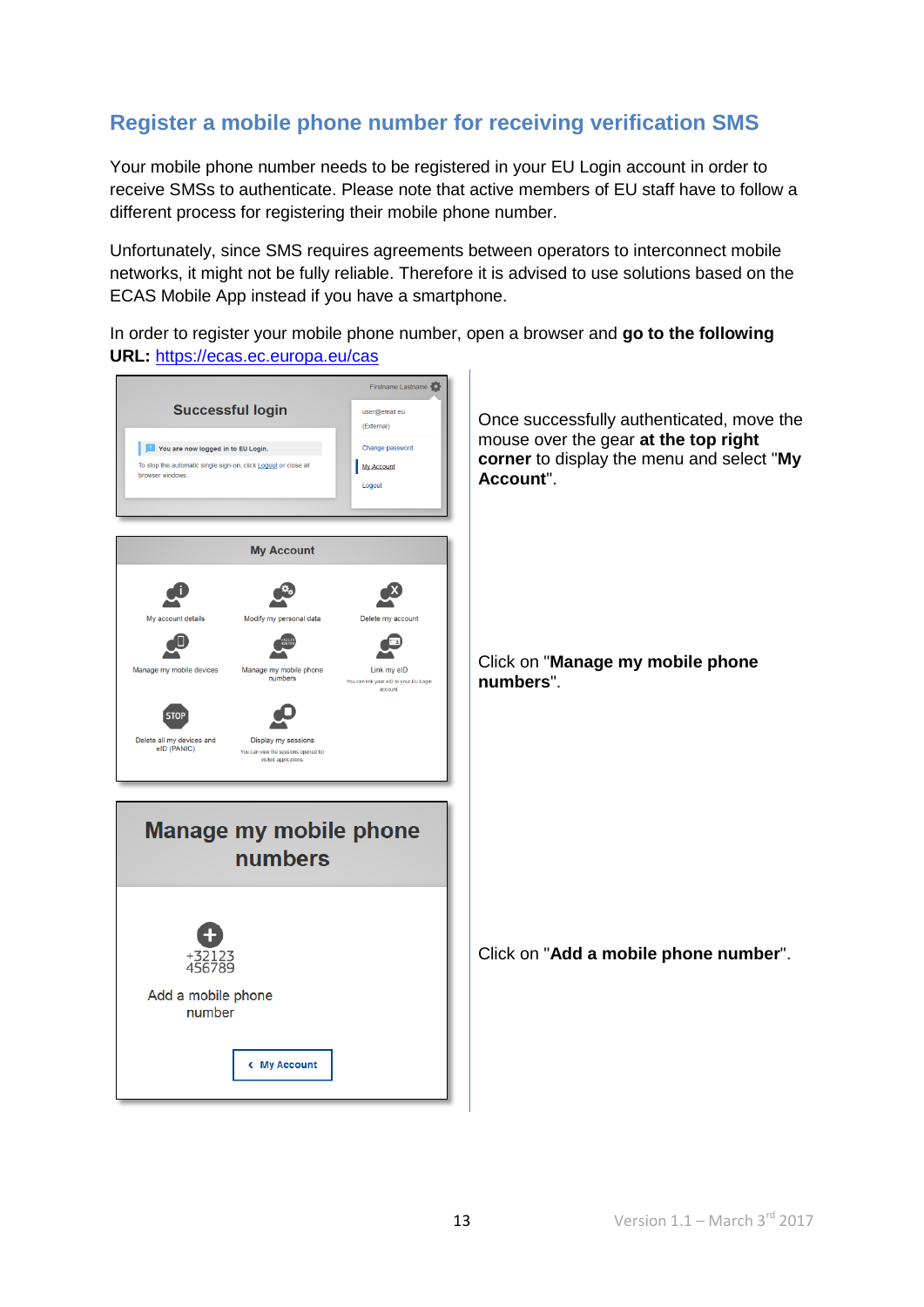